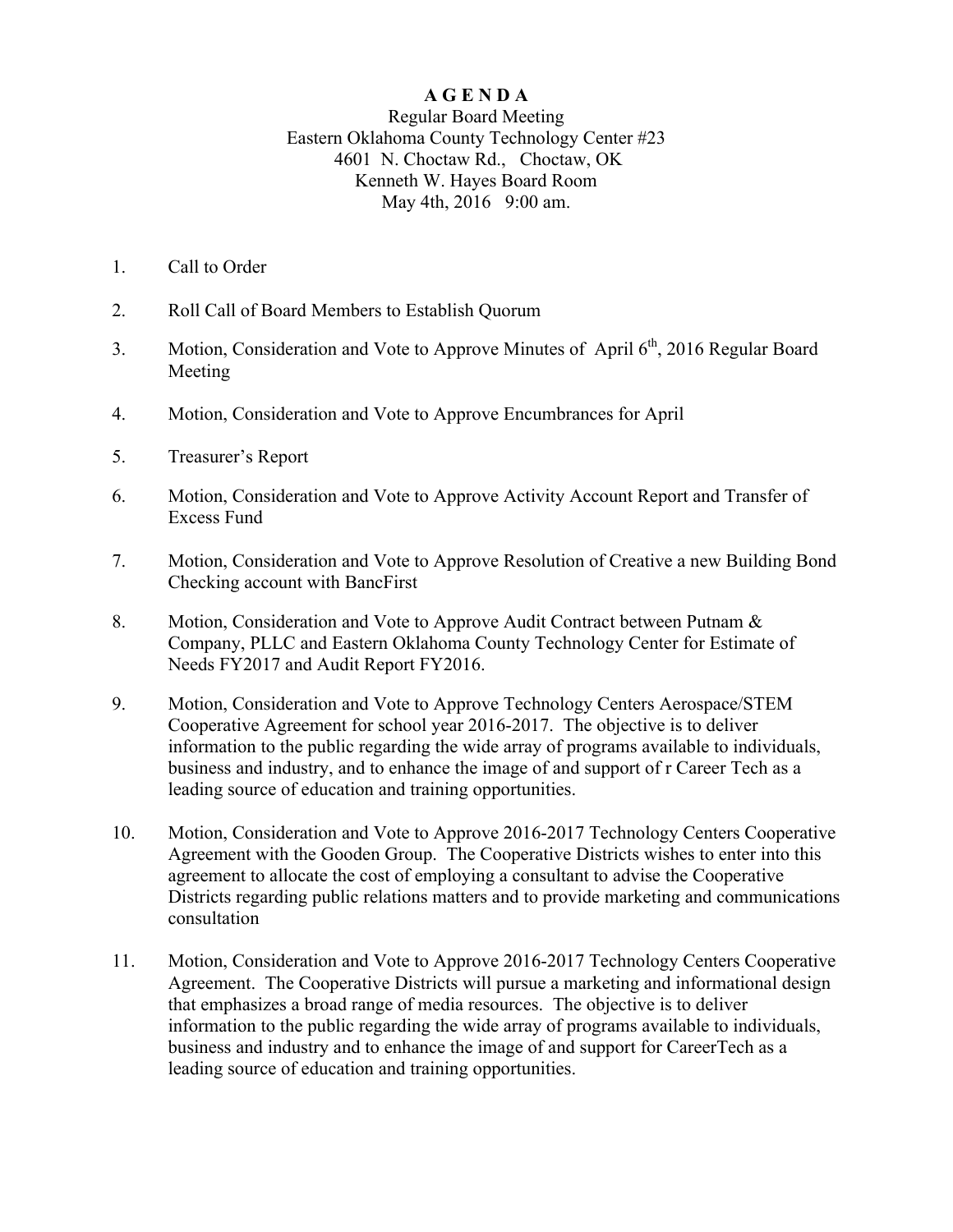Agenda  $\rm{May\,4^{th}, 2016}$ Page 2

- 12. Motion, Consideration and Vote to Approve the License Agreement between the Employee Evaluation Systems, Inc. and Eastern Ok County Technology Center for the use in teacher evaluations for the 2016-2017 school year.
- 13. Motion, Consideration and Vote to Approved Fund Raisers
- 14. New Business: In accordance with *Okla. Stat. tit. 25, §311(A)(9)*, "new business" means any matter not known about or which could not have been reasonably foreseen prior to the time of posting of the agenda.
- 15. Superintendent's Report

Proposed Executive Session for the purpose of discussing the following so the board can return to open session and take action pursuant to Executive Session Authority: *Okla. Stat. tit. 25, §307(B)(1),(3), and (7)*. The following items are proposed for discussion during the Executive Session:

a. Re-Employments of Non-Certified Personnel Staff for 2016-2017:

| 10-Month Contract: |  |
|--------------------|--|
|                    |  |
|                    |  |
|                    |  |
|                    |  |
|                    |  |
| 12-Month Contract: |  |
|                    |  |
|                    |  |
|                    |  |
|                    |  |
|                    |  |
|                    |  |
|                    |  |
|                    |  |
|                    |  |
|                    |  |
|                    |  |
|                    |  |
|                    |  |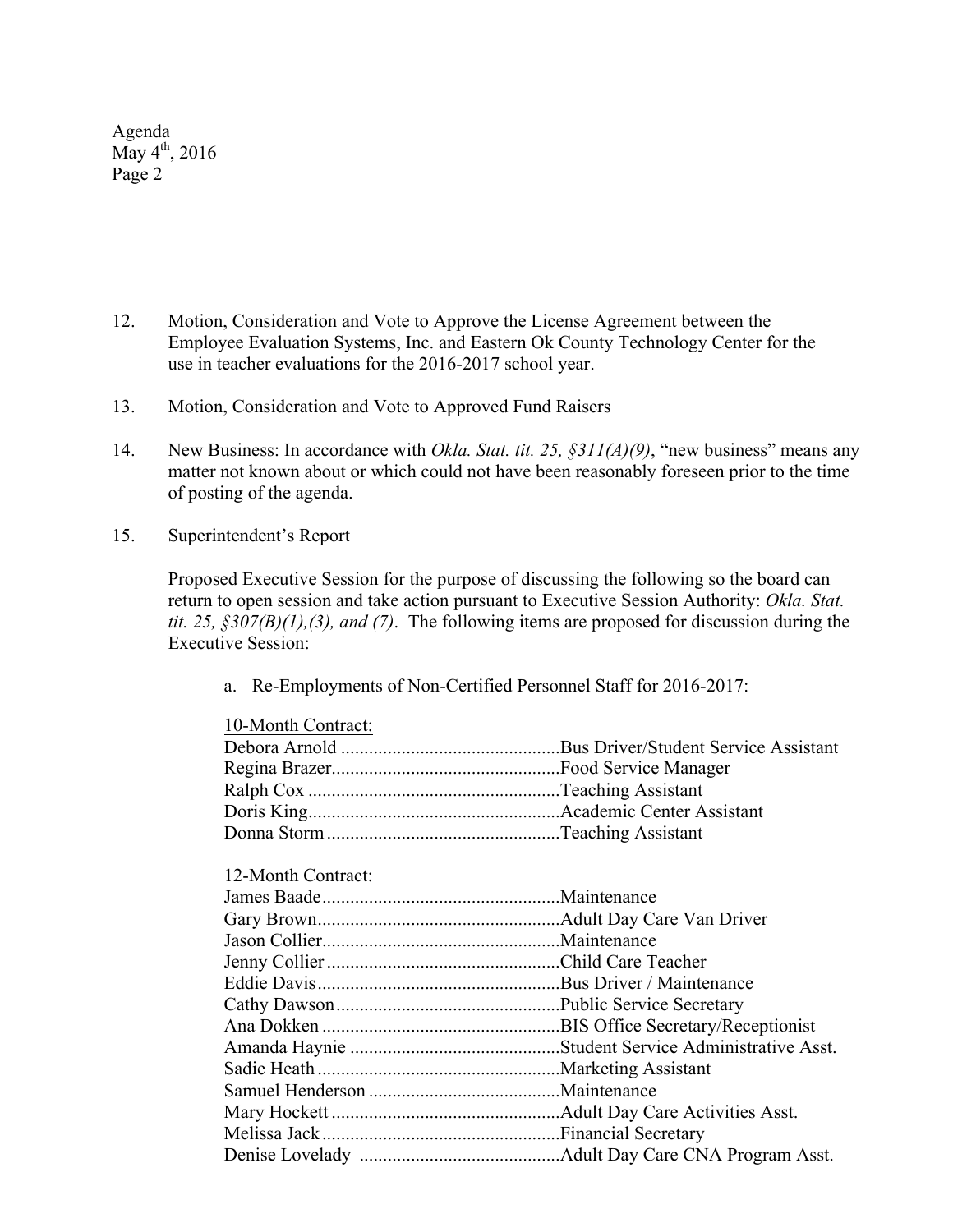| Hourly Contract: |  |
|------------------|--|
|                  |  |
|                  |  |
|                  |  |
|                  |  |
|                  |  |
|                  |  |
|                  |  |
|                  |  |
|                  |  |
|                  |  |
|                  |  |
|                  |  |
|                  |  |
|                  |  |
|                  |  |
|                  |  |
|                  |  |

Kyle McCall...................................................IT Assistant

b. Re-Employment for Certified Staff for 2016-2017: Vicki Wood (ADC Director)

Craig Wiseman...............................................STA Evening Supervisor

- c. Employments for: Rachelle L Mackey (Health Careers Instructor) Joshua Davis (Computer Networking/ Repair Instructor) Millisa Ellefson, Meredith Hawk (Credit Recovery Adjunct Instructor)
- d. Resignations: Bill Burton (Graphic Arts Instructor) Nicole Meek ( Health Career Instructor) Tim Hight (Business Development Specialist)
- 16. Motion and Vote to Convene in Executive Session
- 17. Motion and Vote to Return to Open Session
- 18. Board President's Statement of Executive Session Minutes